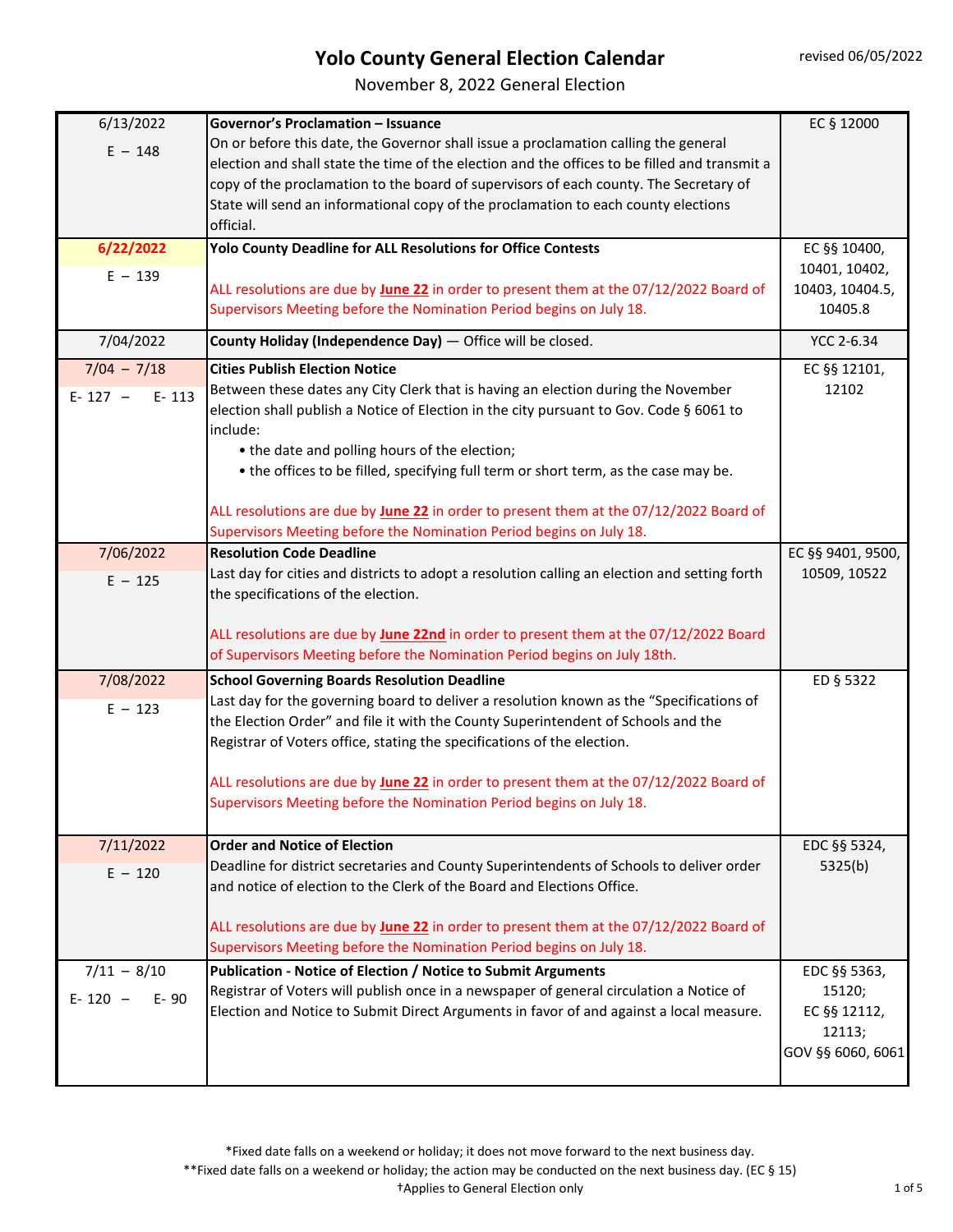November 8, 2022 General Election

| $7/18 - 8/12$         | Declaration of Candidacy / Nomination Papers / Candidate Statements in County Voter                         | EC §§ 333, 8020,      |
|-----------------------|-------------------------------------------------------------------------------------------------------------|-----------------------|
| $E - 113 -$<br>E-88   | <b>Information Guide Period</b>                                                                             | 8028, 8040, 8041,     |
|                       | During this period, all candidates must file Declaration of Candidacy and nomination                        | 8061-8064, 8100,      |
|                       | papers by 5:00 p.m.; Filing fees if required must be paid at the time the nomination                        | 8105, 8106, 8147,     |
|                       | papers are obtained. This fee is nonrefundable.                                                             | 13307, 13307.5;       |
|                       |                                                                                                             |                       |
|                       | If the candidate's Signatures In-Lieu of filing fee petition contains the requisite number of               | GOV § 85601(c)        |
|                       | valid signatures required for his/her nomination papers, the county elections office shall                  |                       |
|                       | not require the candidate to circulate nomination papers.                                                   |                       |
|                       |                                                                                                             |                       |
|                       | Candidate statements for the County Voter Information Guide may be submitted.                               |                       |
| 8/02/2022             | Change of Candidate's Designation on Ballot+                                                                | Cal. Code Regs., tit. |
| Ε<br>$-98$            | Last day that any candidate may request in writing a different ballot designation than                      | 2, § 20711(e);        |
|                       | that used in the primary election. The written request shall be accompanied by a ballot                     |                       |
|                       | designation worksheet. This request should be made to <b>both</b> the Secretary of State and                | EC §§ 13107(e),       |
|                       | the county elections official.                                                                              | 13107.3(h)            |
| 7/28/2022             | <b>Deadline to Submit Impartial and Fiscal Analyses</b>                                                     | EC §§ 9160, 9163,     |
|                       | Last day to submit Impartial Analysis and fiscal impact statement (if applicable). Impartial                | 9280, 9286, 9313,     |
| $E - 103$             | Analysis due from County Counsel for school and county measures or from City Attorney                       | 9316, 9401(a),        |
|                       | for city measures.                                                                                          | 9500, 9502            |
|                       |                                                                                                             |                       |
| 7/31/2022             | Campaign Disclosure Statement - Semi-Annual                                                                 | GOV § 84200           |
|                       | Last day for committees to file semi-annual campaign statements.                                            |                       |
|                       |                                                                                                             |                       |
|                       | Committees with candidates or measures being voted on November 3, 2022 will file for                        |                       |
|                       | the filing period beginning on the day after the closing date of the last statement filed, or               |                       |
|                       | 01/01/2022, and ending 06/30/2022. All committees must file Form 460 unless the                             |                       |
|                       | committee filed termination Forms 410 and 460 before                                                        |                       |
|                       | June 30, 2022.                                                                                              |                       |
| $8/10 - 11/08$        | 24-Hour Contribution Reporting Period                                                                       | GOV §§ 82036,         |
|                       | During the 90 days immediately preceding an election, or on the date of the election,                       | 84203, 84203.3,       |
| $E - 90 -$<br>$E - 0$ | contributions that total in the aggregate of \$1,000 or more must be reported within 24                     | 84215                 |
|                       | hours to the campaign filing officer. These contributions are reported on the Contribution                  |                       |
|                       | Report (FPPC Form 497).                                                                                     |                       |
|                       |                                                                                                             |                       |
| $7/28 - 8/07$         | 10-Calendar Day Public Review Period for Impartial and Fiscal Analyses                                      | EC §§ 9190, 9295,     |
| $E-103 -$<br>E-93     | During this 10-Calendar day review period, any person may seek Writ of Mandate or                           | 9380, 9509            |
|                       | injunction requiring any or all of the material in the Impartial Analysis to be amended or                  |                       |
|                       | deleted. All Writs of Mandate must be filed by the end of the 10-Calendar day public<br>examination period. |                       |
|                       |                                                                                                             |                       |
| 8/12/2022             | Deadline to Submit Direct Arguments or Tax Rate Statement                                                   | EC §§ 9162, 9163,     |
| $E - 88$              | Last day to submit Arguments IN FAVOR OF or AGAINST, or tax rate statement (if                              | 9282, 9286, 9315,     |
|                       | applicable for bond measure) for a local measure.                                                           | 9316, 9401, 9501,     |
|                       |                                                                                                             | 9502                  |
| $8/12 - 8/22$         | 10-Calendar Day Public Review Period for Direct Arguments                                                   | EC §§ 9190, 9295,     |
| E-88<br>E-78          | During this 10-Calendar day review period, any person may seek Writ of Mandate or                           | 9380, 9509            |
|                       | injunction requiring any or all of the material in the Argument IN FAVOR OF or AGAINST                      |                       |
|                       | to be amended or deleted. All Writs of Mandate must be filed by the end of the 10-                          |                       |
|                       | Calendar day public examination period.                                                                     |                       |

\*Fixed date falls on a weekend or holiday; it does not move forward to the next business day.

\*\*Fixed date falls on a weekend or holiday; the action may be conducted on the next business day. (EC § 15)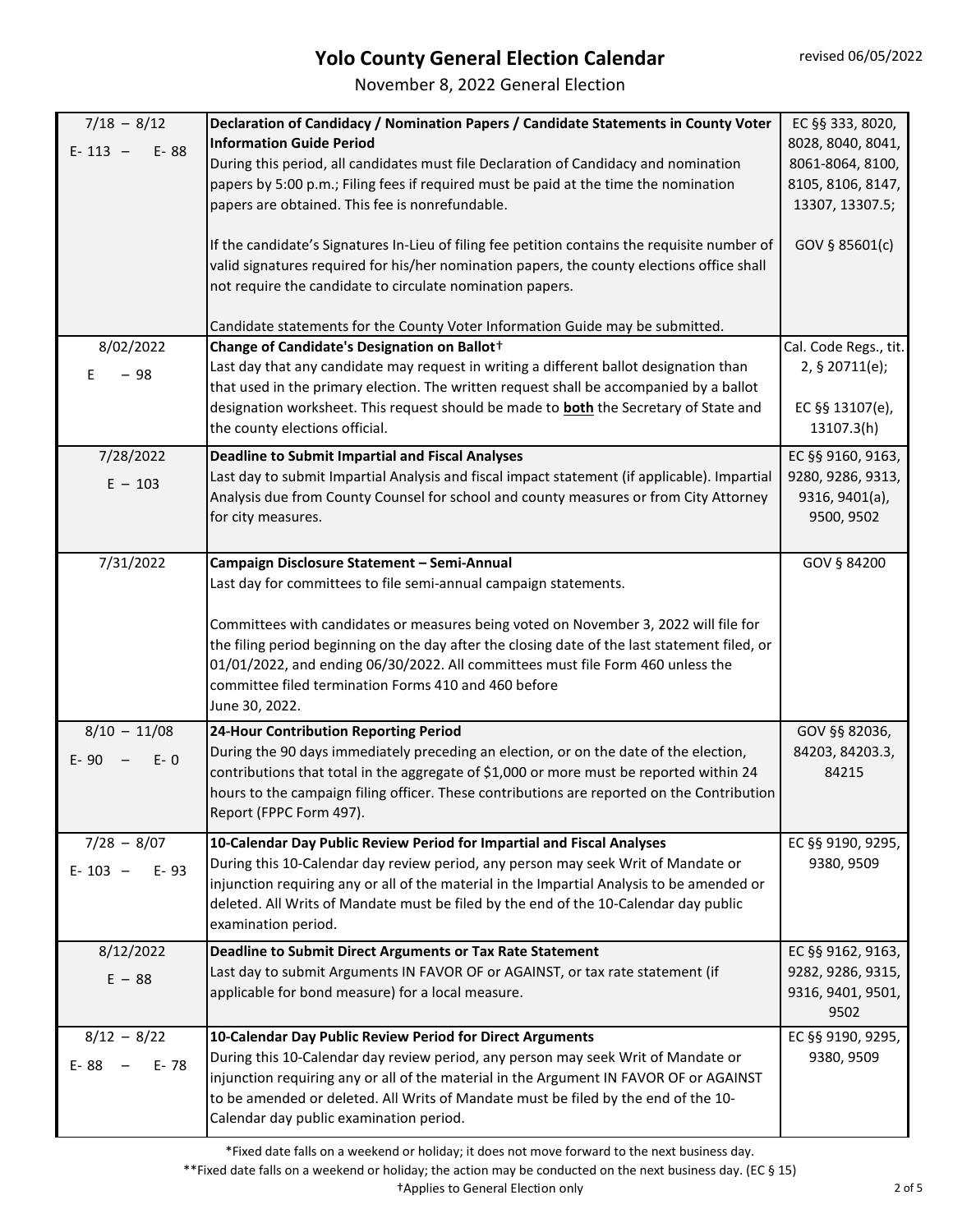November 8, 2022 General Election

| 8/12/2022              | <b>Candidate Withdrawal</b>                                                                                                                                                                                                                                                                                                                                                                                                                                                      | EC §§ 8800, 10224, |
|------------------------|----------------------------------------------------------------------------------------------------------------------------------------------------------------------------------------------------------------------------------------------------------------------------------------------------------------------------------------------------------------------------------------------------------------------------------------------------------------------------------|--------------------|
| $E - 88$               | No candidate who has filed a Declaration of Candidacy may withdraw after this date.                                                                                                                                                                                                                                                                                                                                                                                              | 10603              |
| $8/13^* - 8/17$        | <b>Nomination Extension Period</b>                                                                                                                                                                                                                                                                                                                                                                                                                                               | EC §§ 10225,       |
| $E - 87 - E - 83$      | If the incumbent does not file nomination papers by August 7th for his or her office, there<br>will be a 5-calendar day extension period during which any qualified person other than<br>the incumbent may file.                                                                                                                                                                                                                                                                 | 10516, 10604       |
| $8/13^* - 8/23$        | <b>Candidate Statements Public Examination Period</b>                                                                                                                                                                                                                                                                                                                                                                                                                            | EC § 13313         |
| $E-87 - E-77$          | 10-calendar day review period for Candidate Statements submitted by August 7th (E-88).<br>This review period does not pertain to any offices that are in extension. During this public<br>examination period, any person may seek a Writ of Mandate or an injunction requiring<br>any or all of the material in a candidate statement to be amended or deleted. All Writs of<br>Mandate must be filed no later than the end of the 10-Calendar day public examination<br>period. |                    |
| 8/15/2022              | <b>Candidate Statement Withdrawal</b>                                                                                                                                                                                                                                                                                                                                                                                                                                            | EC § 13307(3)      |
| $E - 85$               | Last day for a candidate to withdraw their candidate statement. This must be done in<br>writing by 5:00 p.m. This deadline does not pertain to any offices that are in extension.                                                                                                                                                                                                                                                                                                |                    |
| 8/17/2022              | Political Party Endorsements for Voter-Nominated Offices - Deadline                                                                                                                                                                                                                                                                                                                                                                                                              | EC §§ 13302(b)     |
| $E - 83$               | Last day for the party chairperson of any qualified political party to submit to the county                                                                                                                                                                                                                                                                                                                                                                                      |                    |
|                        | elections official a list of all candidates for voter-nominated office who will appear on any<br>ballot in the county in question, and who have been endorsed by the party. The county                                                                                                                                                                                                                                                                                           |                    |
|                        | elections official shall print any such list that is timely received in the official county voter                                                                                                                                                                                                                                                                                                                                                                                |                    |
|                        | information guide.                                                                                                                                                                                                                                                                                                                                                                                                                                                               |                    |
| 8/18/2022              | <b>Randomized Alphabet Drawing</b>                                                                                                                                                                                                                                                                                                                                                                                                                                               | EC §§ 13111(i),    |
| $E - 82$               | On this day the Secretary of State and Counties will conduct the random alphabet draw                                                                                                                                                                                                                                                                                                                                                                                            | 13112              |
|                        | to determine the order of candidate names on the ballot. This drawing is held at 11:00<br>a.m.                                                                                                                                                                                                                                                                                                                                                                                   |                    |
| $8/18 -$<br>$8/27*$    | <b>Candidate Statements Public Examination Extension Period</b>                                                                                                                                                                                                                                                                                                                                                                                                                  | EC § 13313         |
| $E - 73$<br>$E - 82 -$ | 10-calendar day review period for Candidate Statements submitted during the extension                                                                                                                                                                                                                                                                                                                                                                                            |                    |
|                        | period. During this public examination period, any person may seek a Writ of Mandate or                                                                                                                                                                                                                                                                                                                                                                                          |                    |
|                        | an injunction requiring any or all of the material in a candidate statement to be amended<br>or deleted. All Writs of Mandate must be filed no later than the end of the 10-Calendar                                                                                                                                                                                                                                                                                             |                    |
|                        | day public examination period.                                                                                                                                                                                                                                                                                                                                                                                                                                                   |                    |
| 8/22/2022              | Last Day to Challenge a Ballot Designation                                                                                                                                                                                                                                                                                                                                                                                                                                       | EC §§ 13313(b)(1), |
|                        | Last day for anyone to challenge a ballot designation submitted by a candidate.                                                                                                                                                                                                                                                                                                                                                                                                  | 13314              |
| $E - 78$               |                                                                                                                                                                                                                                                                                                                                                                                                                                                                                  |                    |
| 8/22/2022              | <b>Deadline for Rebuttals to Direct Arguments</b>                                                                                                                                                                                                                                                                                                                                                                                                                                | EC §§ 9167, 9285,  |
| $E - 78$               | Last day to submit Rebuttals to Arguments IN FAVOR OF or AGAINST a local measure.                                                                                                                                                                                                                                                                                                                                                                                                | 9286, 9316, 9317,  |
|                        |                                                                                                                                                                                                                                                                                                                                                                                                                                                                                  | 9502, 9504         |
| $8/22 - 9/01$          | 10-Calendar Day Public Review Period for Rebuttals to Direct Arguments                                                                                                                                                                                                                                                                                                                                                                                                           | EC §§ 9190, 9295,  |
| E-78<br>$E - 68$       | Rebuttals to Direct Arguments IN FAVOR OF or AGAINST any measure are due. During this                                                                                                                                                                                                                                                                                                                                                                                            | 9380, 9509         |
|                        | 10-Calendar day review period, any person may seek Writ of Mandate or injunction<br>requiring any or all of the material in the Rebuttal to Arguments IN FAVOR OF or AGAINST                                                                                                                                                                                                                                                                                                     |                    |
|                        | to be amended or deleted. All Writs of Mandate must be filed by the end of the 10-                                                                                                                                                                                                                                                                                                                                                                                               |                    |
|                        | Calendar day public examination period.                                                                                                                                                                                                                                                                                                                                                                                                                                          |                    |

\*Fixed date falls on a weekend or holiday; it does not move forward to the next business day.

\*\*Fixed date falls on a weekend or holiday; the action may be conducted on the next business day. (EC § 15)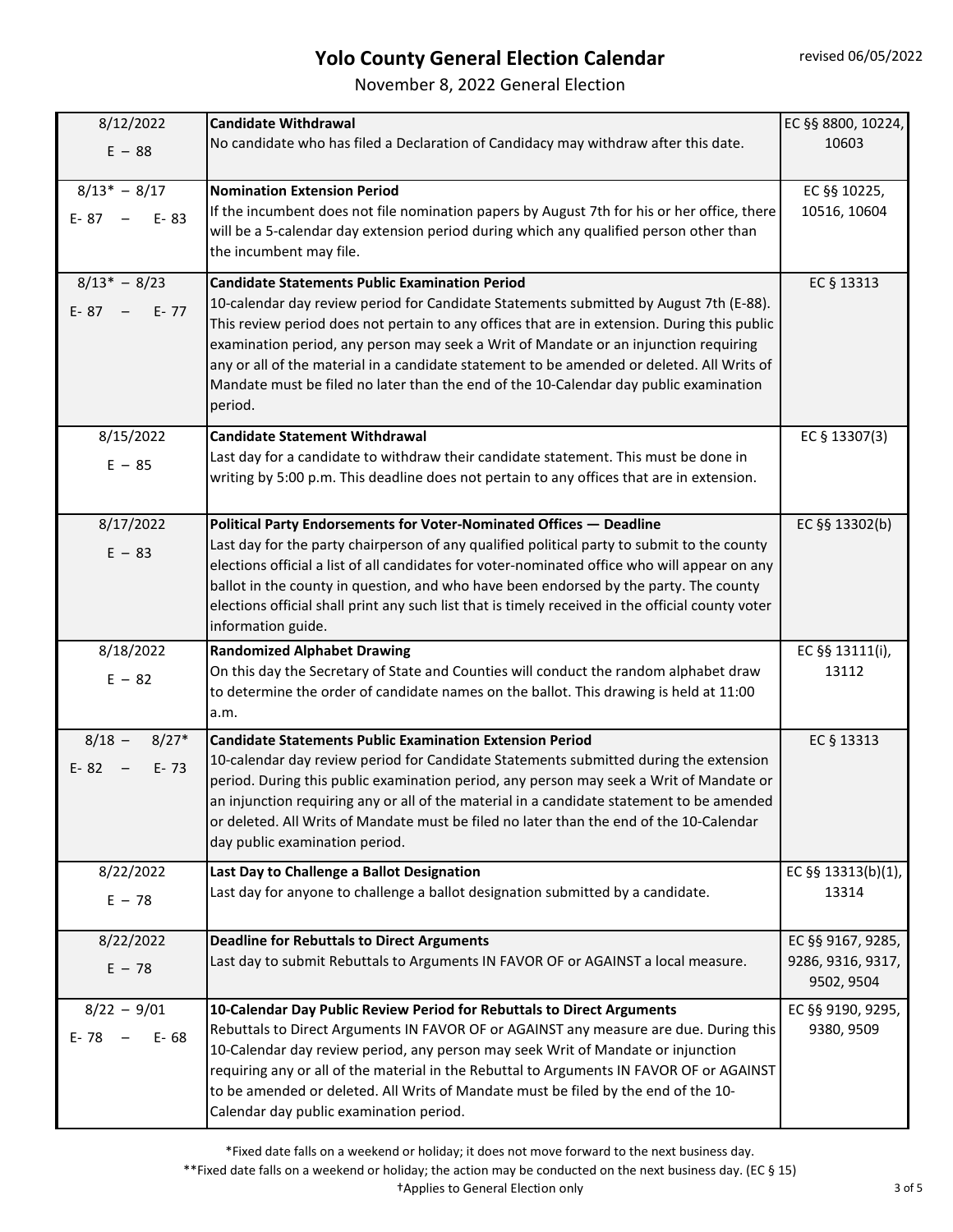November 8, 2022 General Election

| 9/7/2022                               | County Holiday (Labor Day) - Office will be closed.                                                                                                                                                                                                                                                                                                                                                                                                                                                     | YCC 2-6.34                                                         |
|----------------------------------------|---------------------------------------------------------------------------------------------------------------------------------------------------------------------------------------------------------------------------------------------------------------------------------------------------------------------------------------------------------------------------------------------------------------------------------------------------------------------------------------------------------|--------------------------------------------------------------------|
| $9/09 - 9/24*$<br>$E - 60 - E - 45$    | Military or Overseas Citizens Vote-By-Mail Application Period<br>First day county elections officials may process applications for military or overseas voter<br>ballots. Any applications received by the county elections official prior to this day shall be<br>kept and processed on or after this date. If the applicant is not a resident of the county to<br>which he or she has applied, the elections<br>official receiving the application shall forward it immediately to the proper county. | EC §§ 300(b), 321,<br>3102, 3105                                   |
| $9/12 - 10/25$<br>$E - 57 - E - 14$    | <b>Write-In Candidacy and Nomination Papers Period</b><br>During this period write-in candidates must file nomination paperwork. A name written<br>on a ballot will not be counted unless the person has filed during this period a statement<br>of write-in candidacy and sponsor signatures, if applicable, stating that he or she is a<br>write-in candidate for the election.                                                                                                                       | EC §§ 8600, 8601,<br>8606+                                         |
| 9/29/2022<br>$E -$<br>40               | Campaign Disclosure Statement - 1st Pre-Election<br>First pre-election deadline for candidates and committees on the ballot to submit<br>campaign disclosure forms for the filing period covering 07/01/2022 to 09/24/2022.                                                                                                                                                                                                                                                                             | GOV §§ 84200.5,<br>84200.8                                         |
| $10/10 - 11/01$<br>$E - 29 - E - 7$    | <b>Vote-By-Mail Application Period</b><br>Period in which any registered voter may apply to the county elections official for a Vote-<br>by-Mail ballot.<br>Notwithstanding any other law, for the statewide general election to be held on<br>November 8, 2022, the county elections official shall begin mailing Vote-by-Mail ballots to<br>every registered voter in the county.                                                                                                                     | EC §§ 3001, 3003,<br>4005(a)(8)(A)<br>AB 860 [2022]<br>EC § 3000.5 |
| 10/10/2022<br>$E - 29$                 | <b>Process Vote-By Mail-Ballots</b><br>The office may begin to process Vote-by-Mail ballots on the 29th day before the election.                                                                                                                                                                                                                                                                                                                                                                        | EC § 15101<br>AB 860 [2022]                                        |
| 10/24/2022<br>$E - 15$                 | Last Day to Register to Vote<br>Last day to register to vote. After this date, voters wishing to vote in the election must<br>vote with Conditional Voter Registration at the county elections office or at a Voter<br>Assistance Center.                                                                                                                                                                                                                                                               | EC §§ 2102, 2170,<br>2171                                          |
| $10/25 - 11/08$<br>$E - 14$<br>$E - 0$ | <b>Conditional Voter Registration Period</b><br>Period in which an elector can "conditionally" register and vote provisionally at the<br>county elections office or at a Voter Assistance center starting October 31, three (3) days<br>before Election Day.                                                                                                                                                                                                                                            | EC § 2170                                                          |
| 10/27/2022<br>$E - 12$                 | Campaign Disclosure Statement - 2nd Pre-Election<br>Second pre-election deadline for committees on the ballot to submit campaign disclosure<br>forms for the filing period covering 09/20/2022 to 10/17/2022.                                                                                                                                                                                                                                                                                           | GOV §§ 84200.5,<br>84200.8                                         |
| 10/29/2022<br>$E - 10$                 | <b>Vote Centers</b><br>Three (3) Vote Centers open on this date, county-wide, from 10:00 a.m. to 6:00 p.m.                                                                                                                                                                                                                                                                                                                                                                                              | EC § 4005(a)(4)(A)                                                 |
| 11/01/2022<br>$E - 7$                  | <b>Deadline to Request Vote-By-Mail Ballot</b><br>Last day for a voter to request their ballot be sent to them by mail.                                                                                                                                                                                                                                                                                                                                                                                 | EC § 3001                                                          |

\*Fixed date falls on a weekend or holiday; it does not move forward to the next business day.

\*\*Fixed date falls on a weekend or holiday; the action may be conducted on the next business day. (EC § 15)